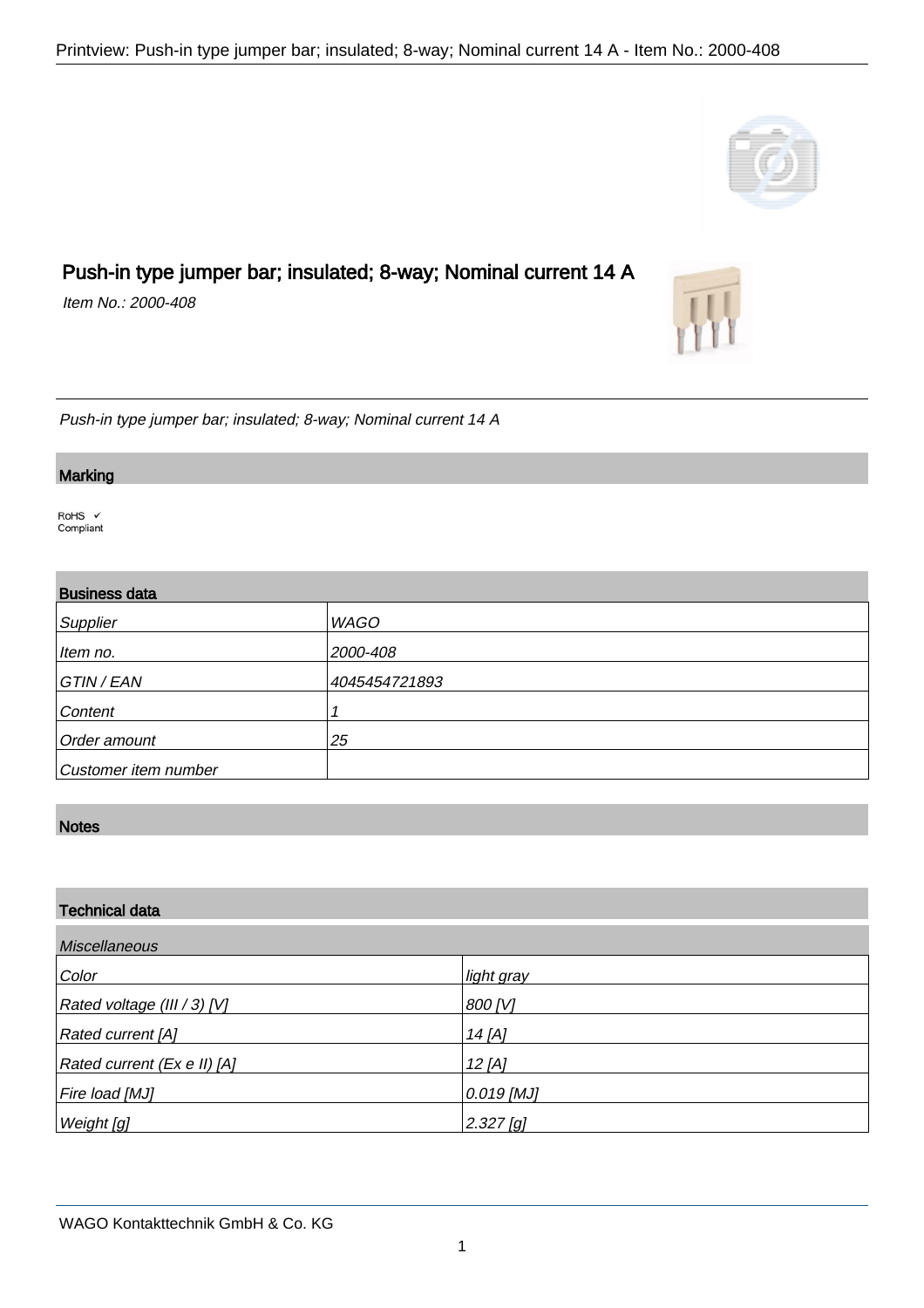Printview: Push-in type jumper bar; insulated; 8-way; Nominal current 14 A - Item No.: 2000-408

| <b>Technical data</b> |                       |
|-----------------------|-----------------------|
| Width                 | $ 27$ mm / 1.063 lnch |
| Height                | 19 mm / 0.748 Inch    |
| Depth                 | $4.1$ mm / 0.161 lnch |

## Images & drawings